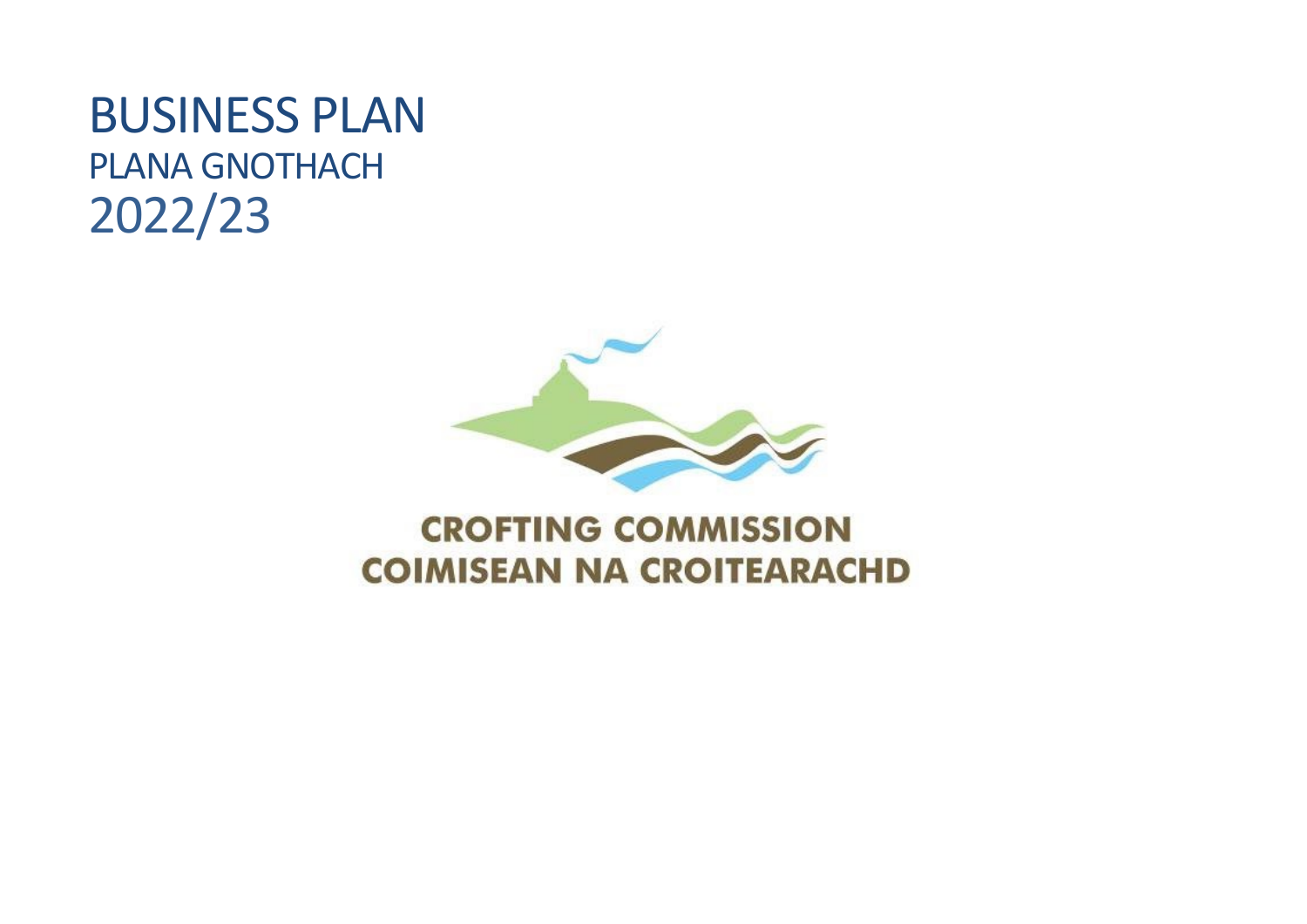# Contents

| OUTCOME FIVE - OUR WORKFORCE HAS THE RIGHT SKILLS AND MOTIVATION TO PERFORM WELL, GOVERNANCE PROCESSES ARE BEST PRACTICE  14 |  |
|------------------------------------------------------------------------------------------------------------------------------|--|
|                                                                                                                              |  |
|                                                                                                                              |  |
|                                                                                                                              |  |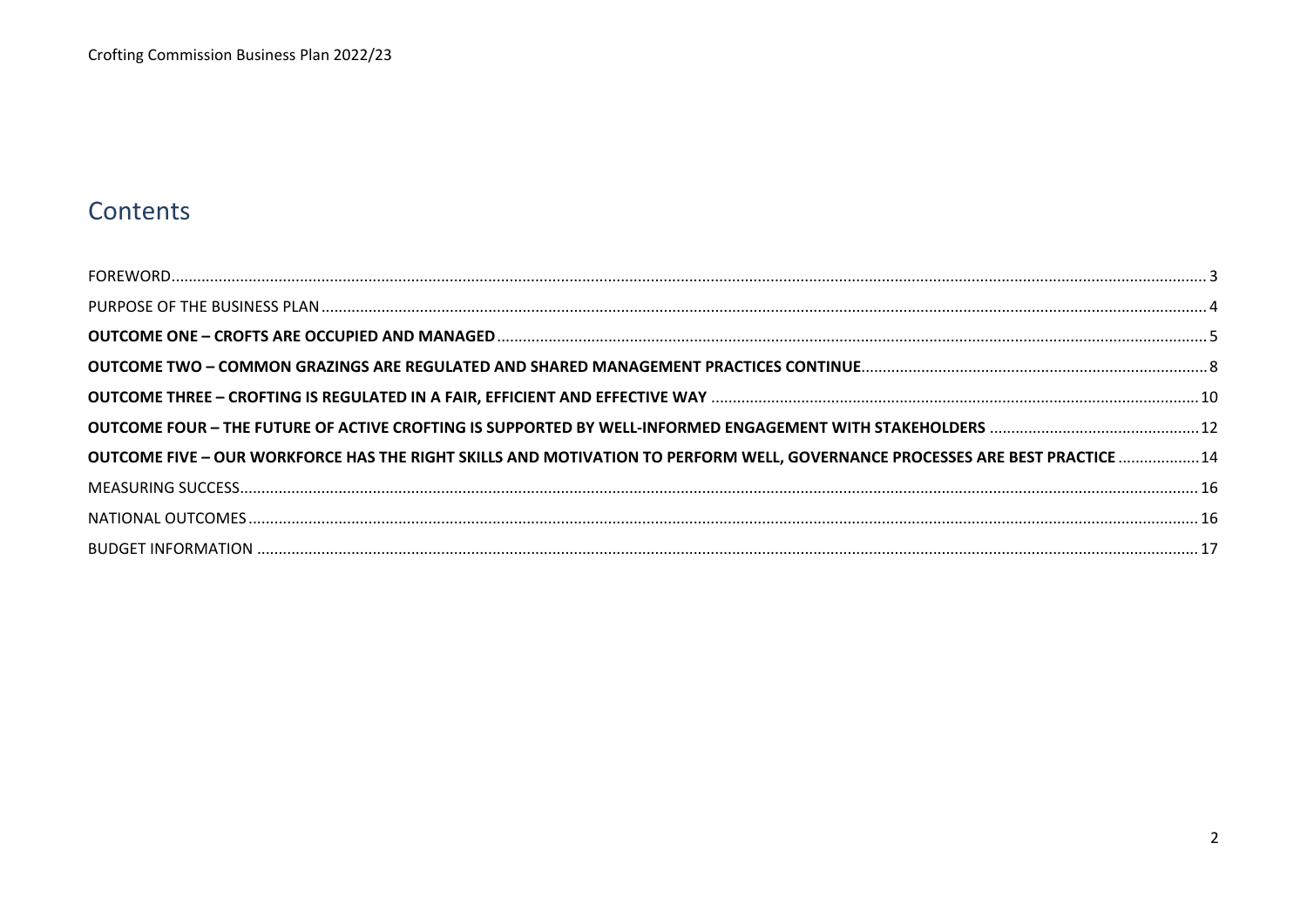### <span id="page-2-0"></span>FOREWORD

2021/22 saw significant changes at the Crofting Commission, from the establishment of our new Development Team at the start of the year to the initial launch of our online applications system towards the end. However, it was also a difficult year, with the covid pandemic continuing to make some aspects of our work harder, considerable staff turnover, and a growing backlog of regulatory casework.

Early in 2021/22 we received two critical audit reports: from Azets on how we plan, control and deliver enhancements to our internal Croft Information System; and from Deloitte on our Governance. We have taken action on both reports, which have helped the Commission to address some longstanding weaknesses. In particular, Deloitte's recommendation (supporting an earlier idea from the Board) that we should commission an independent review of our workforce needs, has the potential to lead to a stronger and more resilient Commission. A Business Case was submitted to the Scottish Government in February 2022 and approved in April.

2022/23 will be a year of further change. Following the elections in March 2022, the Board, with two wholly new members and two who had returned after a period away from the Board, will need to review the existing Policy Plan and Corporate Plan and set its own direction for the next five years. This Business Plan for 2022/23 is therefore a plan for a transitional year. It is based on the Corporate Plan for 2019-22 and the five Corporate Outcomes within it, while also incorporating some elements of a new and emerging agenda, not least around the Commission's role in delivering aspects of the National Development Plan for Crofting.

However, the core priorities of the Commission are unlikely to change: high standards of service to crofters by delivering fair and efficient regulatory decisions; taking action to resolve breaches of duty; and supporting active crofting through our work on grazings, development, planning and policy. Alongside this, we aspire to be an exemplary Non-Departmental Public Body in terms of our governance and the way we lead and support our staff.

All of these themes feature in this Business Plan for 2022/23, which has been prepared prior to the 2022 elections but will be signed off by the Board that is in place after them.

**Bill Barron – Chief Executive**

*May 2022*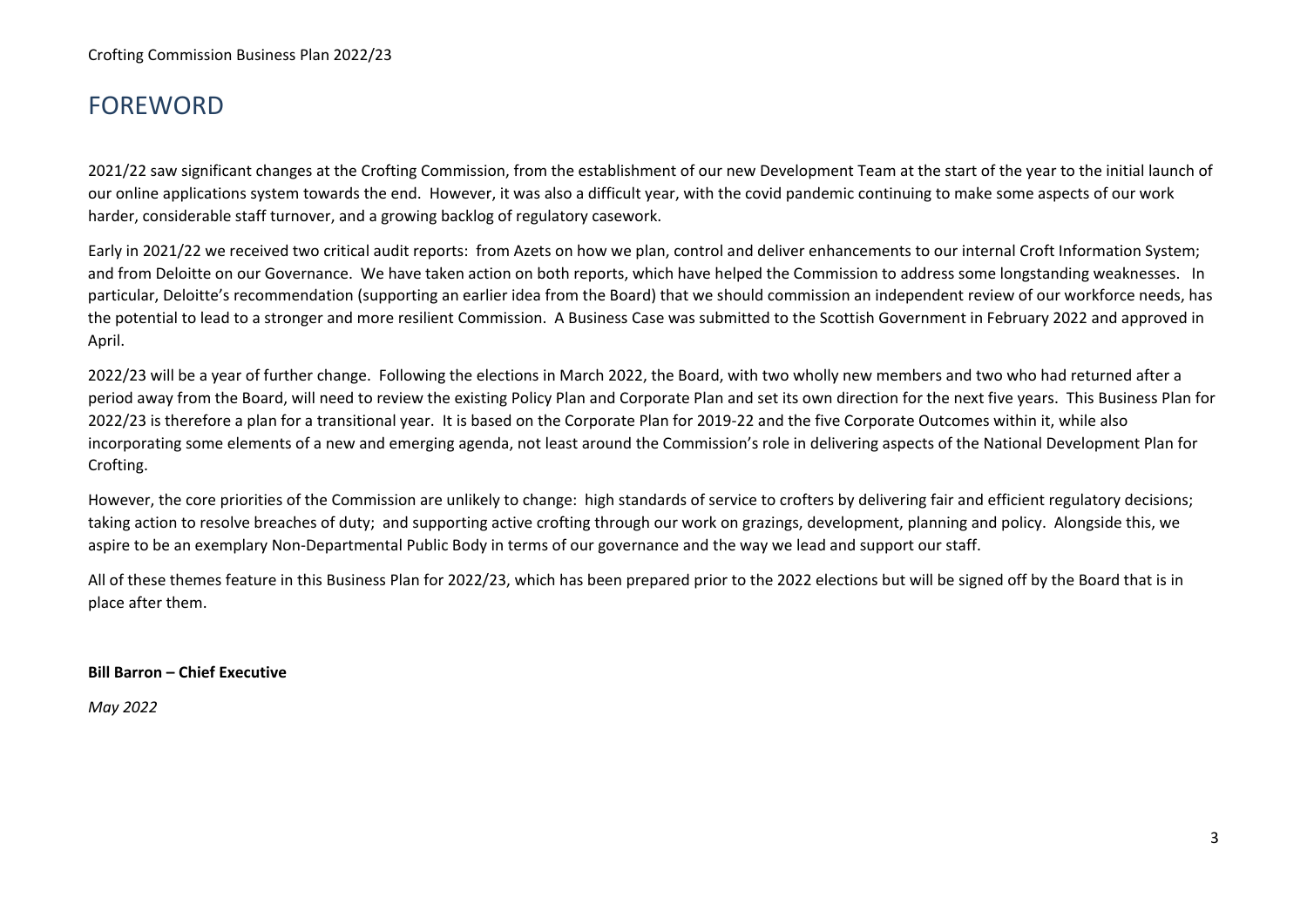### <span id="page-3-0"></span>PURPOSE OF THE BUSINESS PLAN

Each year, our Business Plan sets out the Commission's key objectives for the coming year. These are set out in the tables below, which describe our key intentions and aims. During the year, the Business Plan becomes a tool for monitoring our progress and to assist in managing our staff, finances and other resources, to achieve the desired outcomes.

Progress against this Plan will be reviewed regularly by the Senior Management Team and reported to the Board through our quarterly performance management reports. Regular reporting helps to ensure that we remain focused on the priorities and have the right resources in the right place at the right time. Progress will be measured through our Key Performance Indicators.

**The Corporate Outcomes highlighted in our Corporate Plan 2019 – 2022 are as follows:** 

| <b>Outcome One</b>   | <b>Crofts are occupied and managed</b>                                                          |  |  |
|----------------------|-------------------------------------------------------------------------------------------------|--|--|
| <b>Outcome Two</b>   | Common grazings are regulated and shared management practices continue                          |  |  |
| <b>Outcome Three</b> | Crofting is regulated in a fair, efficient and effective way                                    |  |  |
| <b>Outcome Four</b>  | The future of active crofting is supported by well-informed engagement with stakeholders        |  |  |
| <b>Outcome Five</b>  | Our workforce has the right skills and motivation to perform well, our governance processes are |  |  |
|                      | best practice                                                                                   |  |  |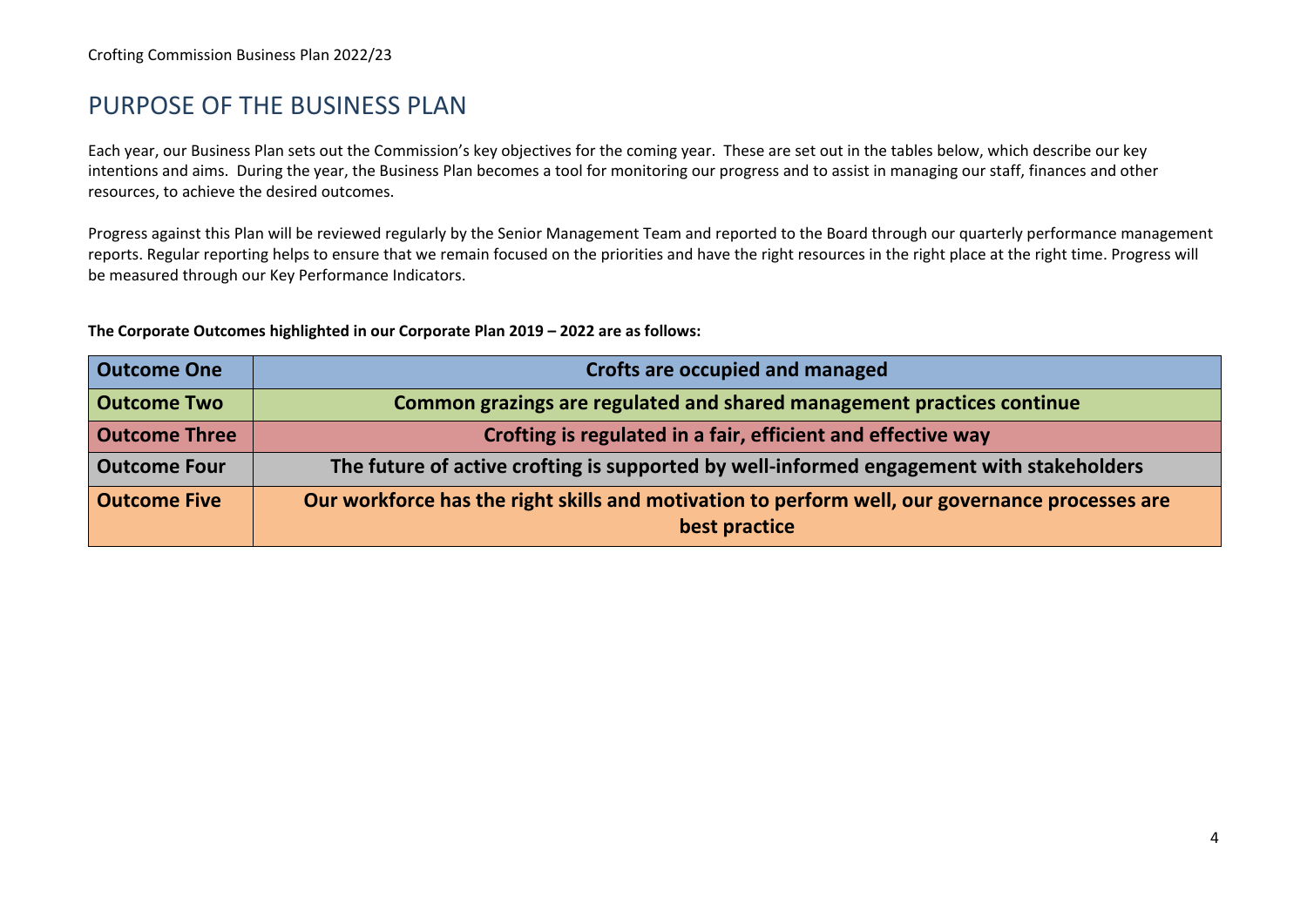### <span id="page-4-0"></span>**OUTCOME ONE – CROFTS ARE OCCUPIED AND MANAGED**

By ensuring crofters are compliant with their Duties and by working with crofting communities and stakeholders, we can increase the number of crofts that are occupied and well managed.

#### Narrative

Since 2017, we have been expanding our work to encourage – and where necessary enforce – the requirements for crofters to reside on or near their crofts and to cultivate and maintain the land.

It has been a consistent call of the Crofting Commission's Board that action to promote croft residency and active land use should be high on the Commission's list of priorities. The Board has responded to the Commission's enhanced budget allocation by indicating that some of this new allocation should be used to promote residency and active land use and build upon the existing work of the Commission's Residency and Land Use team.

We will therefore continue to investigate reported breaches of duty, work with public and private crofting landlords, engage with croft tenants who report their own non-compliance through the crofting census or whose breach of duties comes to our attention through regulatory casework, and take action to resolve longstanding intestate succession cases where the tenancy has not been transferred within the statutory timescales.

The team places equal focus on owner-occupier crofters as croft tenants, since the intention of the 1993 Act is that both tenants and owner-occupier crofters are subject to crofting duties. In addition, we will investigate individuals who have failed to return their census form but whose address details would indicate that they are not ordinarily resident on their crofts; and we will initiate correspondence with landlords of vacant crofts (or parts of crofts) who are not resident and/or do not cultivate the croft, with a view to the seeking a solution either through the landlord ensuring the croft is occupied and worked, or through the Commission taking action under the vacant croft provisions of the 1993 Act to ensure the croft is occupied by a tenant who will comply with the residence and land use duties.

Our approach will be supportive: we will help advise tenant and owner occupier crofters on the options open to them to resolve their breaches of duty; and likewise, we will work with landlords and help them understand how best to ensure that all crofts are managed in a positive way either through their own actions or by the Commission taking steps to ensure the croft is occupied and worked.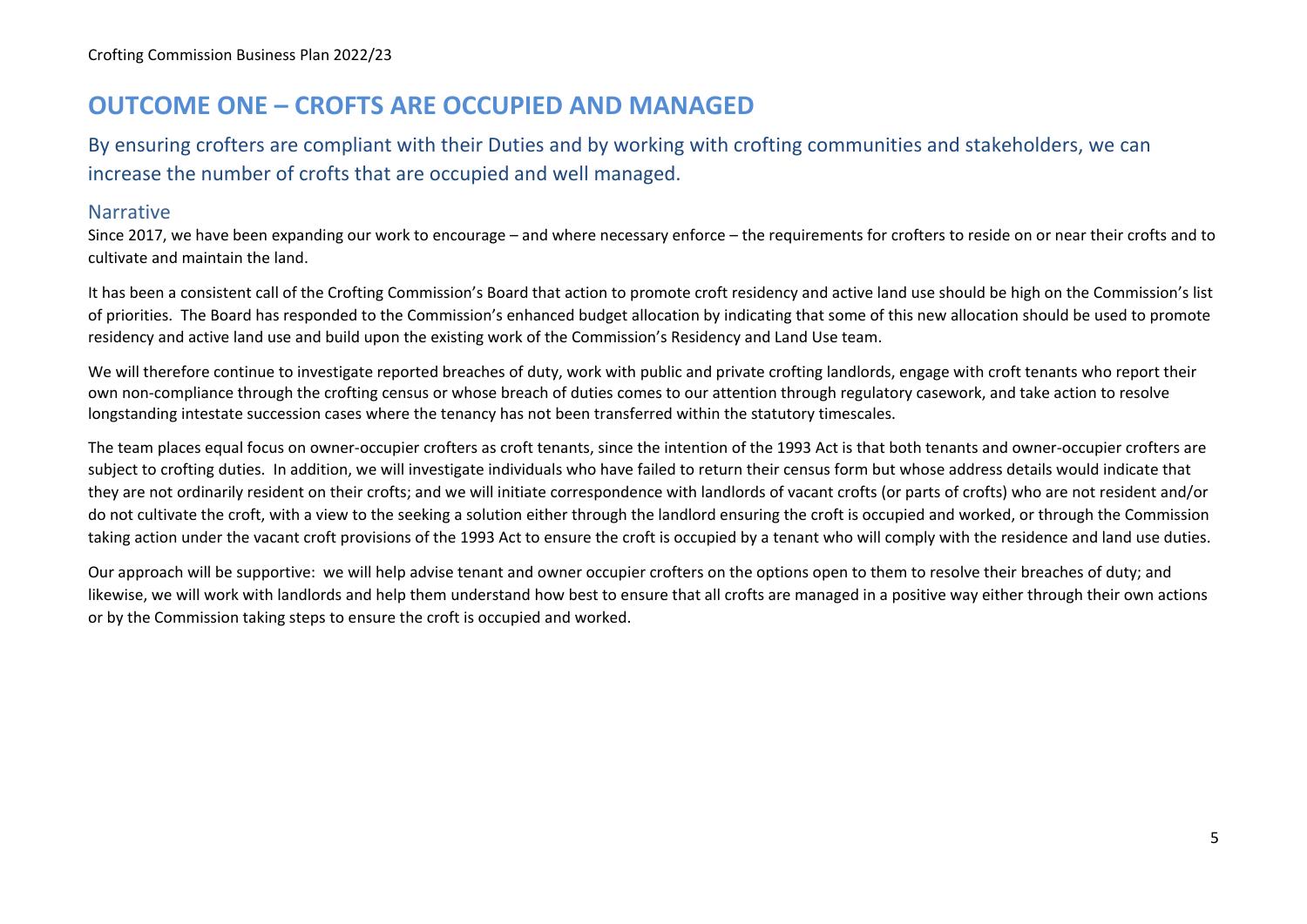| <b>Number</b>  | <b>Date</b>      | <b>Milestone</b>                                                                                                                                                                                                                                                                                                                              |
|----------------|------------------|-----------------------------------------------------------------------------------------------------------------------------------------------------------------------------------------------------------------------------------------------------------------------------------------------------------------------------------------------|
| 1a             | June 2022        | Write to a selection of 2021 census respondents who have advised us they are in breach of their duty to be ordinarily resident,<br>obtaining their plans and intentions for resolving the breach and establishing whether there is a good reason not to issue a notice of<br>suspected breach of duty under section 26C(1) of the 1993 Act.   |
| 1 <sub>b</sub> | <b>July 2022</b> | Write to a selection of crofters and owner-occupier crofters who have not responded to the 2021 census and whose address would<br>indicate they are in breach of the residence duty. Should correspondence confirm that they are in breach then the case would be<br>followed up in terms of 1a above.                                        |
| 1c             | October 2022     | Write to a selection of tenant and owner-occupier crofters who have indicated in their 2021 crofting census returns that<br>they are complying with the duty to be ordinarily resident but who are not cultivating the croft, giving information about<br>their options.                                                                      |
| 1 <sub>d</sub> | January 2023     | To be in a position to accept and process reports that landlords of vacant crofts are not resident on or within<br>20 miles (32 kilometres) of the croft and/or not working the croft to determine whether a notice should be issued under<br>section 23(5) of the 1993 Act requiring the landlord to submit proposals for letting the croft. |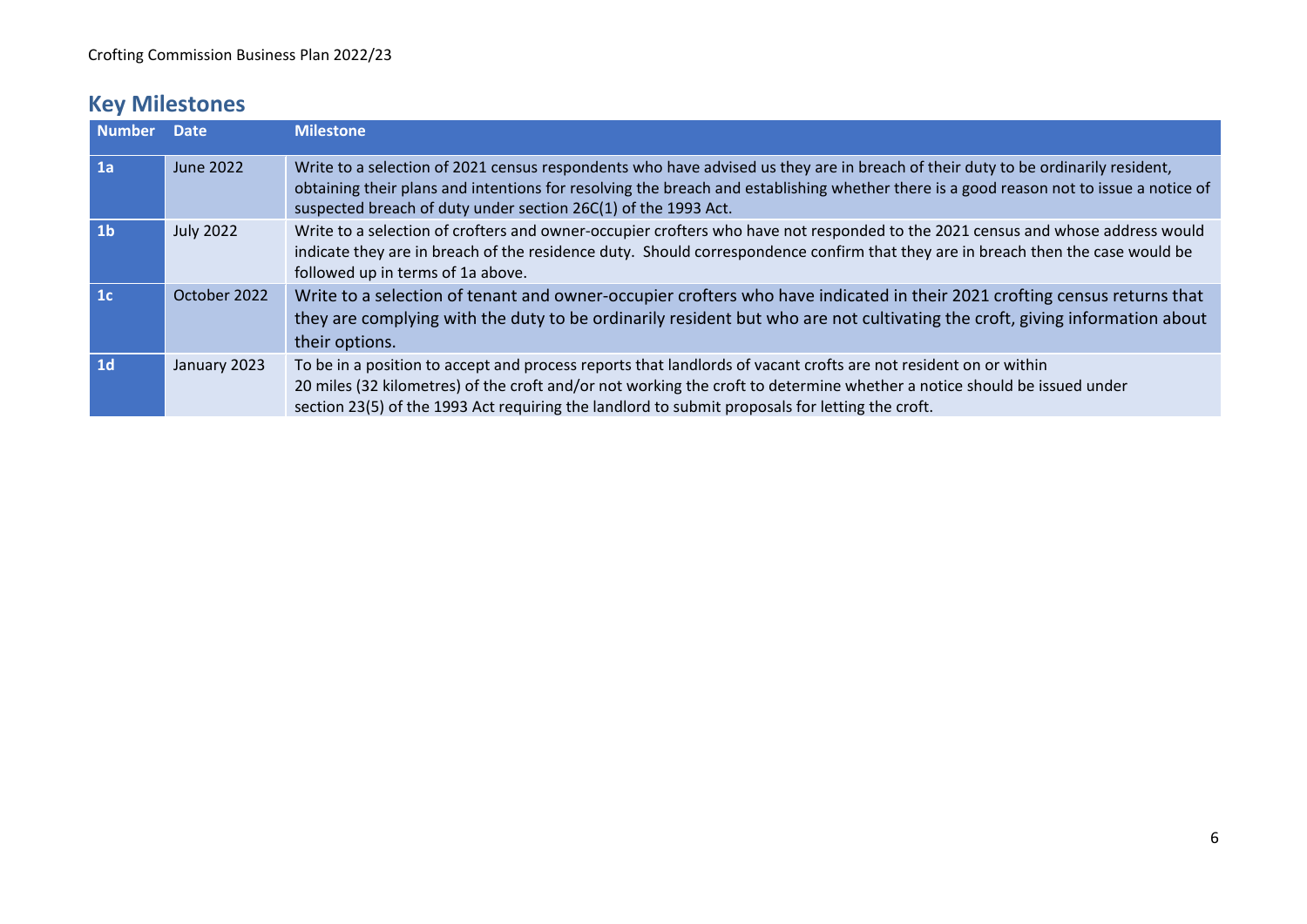| <b>Number</b> | Aim                                                                                                                                                                                                                                                   | <b>Baseline figure</b> | <b>Target/Indicator</b>                                          | <b>Measure</b>                   |
|---------------|-------------------------------------------------------------------------------------------------------------------------------------------------------------------------------------------------------------------------------------------------------|------------------------|------------------------------------------------------------------|----------------------------------|
| 1.1           | Number of formerly vacant crofts let by the landlord or the<br>Commission following the Commission initiating action<br>under the unresolved succession (section 11) or vacant croft<br>(section 23) provisions of the 1993 Act.                      | 9                      | 15                                                               | Records of administrative action |
| 1.2           | Number of RALU breaches resolved by a crofter or an<br>owner-occupier crofter in breach of their residency duty<br>taking up residence on their croft.                                                                                                | 8                      | 17                                                               | Records of administrative action |
| 1.3           | Number of RALU breaches resolved by the assignation of<br>the croft, or the letting or sale of an owner-occupied croft.                                                                                                                               | 14                     | 20                                                               | Records of administrative action |
| $1.4$         | Number of RALU breaches resolved by the Commission<br>giving consent to the sublet of a tenanted croft, the short-<br>term lease of an owner-occupied croft, or by a consent to<br>be absent being given to a tenant or an owner-occupier<br>crofter. | 34                     | No target (this is not a priority in<br>its own right)           | Records of administrative action |
| 1.5           | Number of RALU breaches escalated to the issue of a Notice<br>of suspected breach of duty (section 26C), or a Notice<br>providing an Undertaking (section 26D).                                                                                       | 26                     | No target (this is an intermediate<br>phase en route to KPI 1.6) | Records of administrative action |
| 1.6           | Number of RALU breaches concluded<br>by tenancy<br>terminations orders (section 26H), or approval of letting<br>proposals submitted by owner-occupier crofters following a<br>direction to do so (section 26J).                                       | $\Omega$               | $\overline{4}$                                                   | Records of administrative action |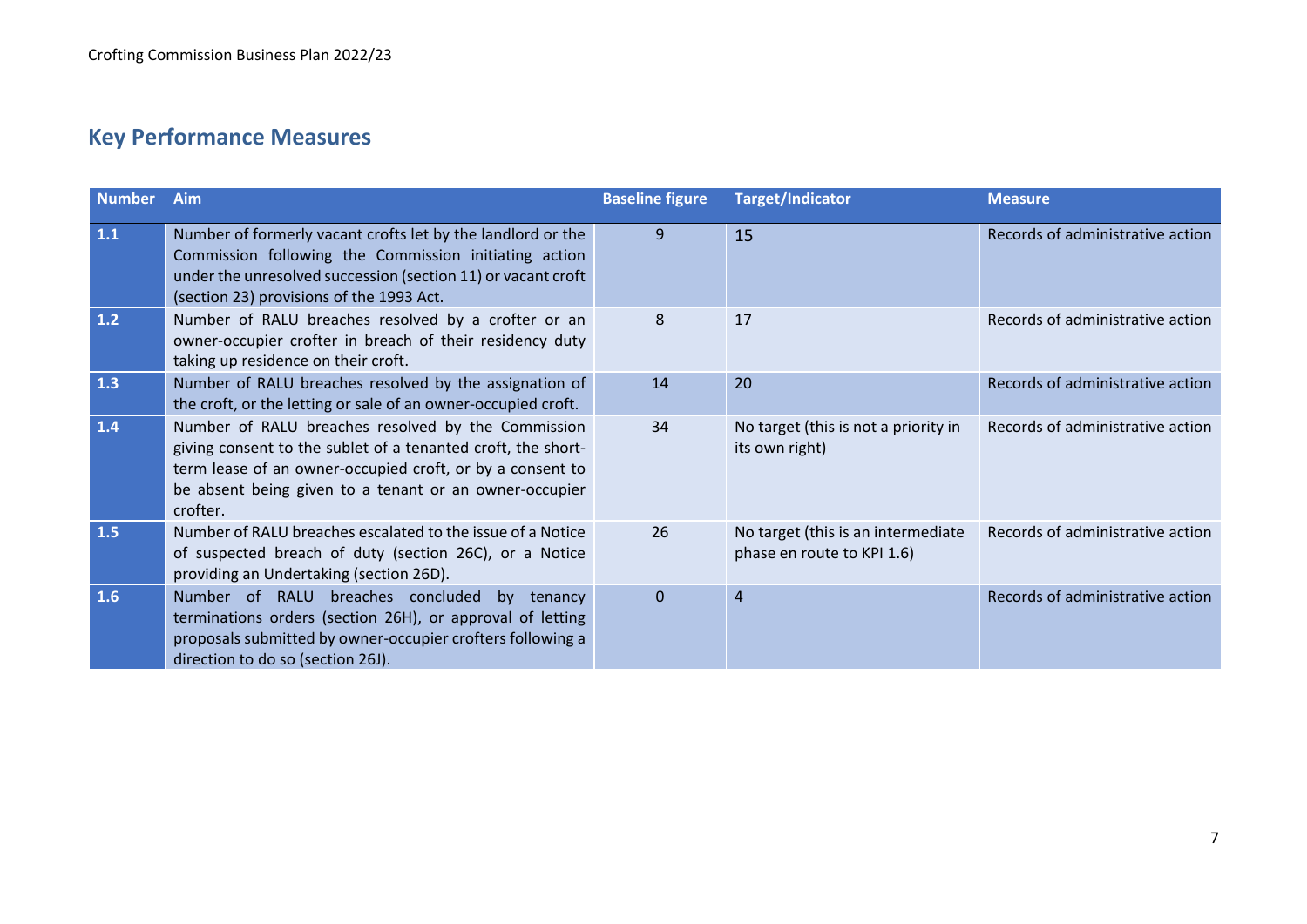# <span id="page-7-0"></span>**OUTCOME TWO – COMMON GRAZINGS ARE REGULATED AND SHARED MANAGEMENT PRACTICES CONTINUE**

Shared management and productive use of common grazings are important for the cohesion and sustainability of crofting. The Commission works with grazings committees and crofting communities, providing both guidance and support, to ensure the effective management and use of common grazings.

#### Narrative

The bulk of the work of the Grazings Team is to support, develop and encourage common grazings committees in carrying out their duties. Over the next year we will prioritise communication between the Commission and grazings committees while also promoting the importance and effectiveness of having committees, where there are currently no committees in place. To progress this, we will continue to communicate with shareholders of grazings who have not returned committees to office and establish contact with shareholders whose grazings have not had a grazings committee for a number of years. In addition, we will provide and contribute to training and other events related to the formation of grazings committees and the management of common grazings.

We will continue to assist committees and shareholders to resolve difficulties and to operate within the requirements of legislation pertaining to common grazings. Committees will be specifically encouraged to adopt the revised template for grazings regulations to ensure compatibility with current crofting legislation. Ensuring that the shareholding situation and relevant souming share are established on common grazings will also receive continued attention.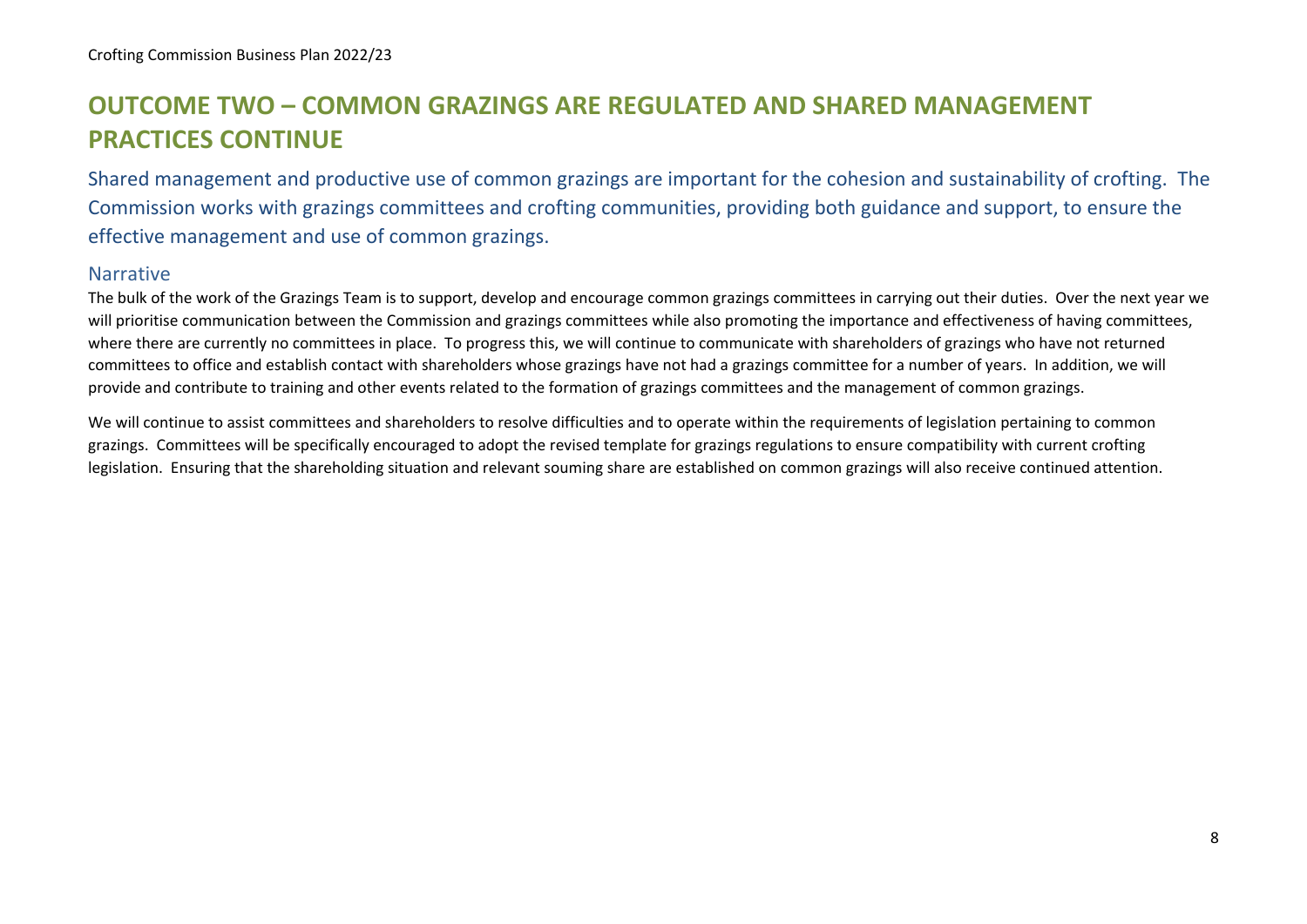| <b>Number</b>  | <b>Date</b>       | <b>Milestone</b>                                                                                                            |
|----------------|-------------------|-----------------------------------------------------------------------------------------------------------------------------|
| 2a             | Ongoing           | Contact all Grazings Committees whose terms are about to end, encouraging them to arrange the appointment of a new          |
|                |                   | <b>Grazings Committee</b>                                                                                                   |
| 2 <sub>b</sub> | Ongoing           | Maintain contact with shareholders of common grazings that have not returned a committee to office and establish contact    |
|                |                   | with shareholders who have not had a committee for a longer period of time.                                                 |
| 2c             | Ongoing           | Highlight to Grazings Committees and Shareholders the availability of the guidance, published February 2019, for effective  |
|                |                   | management of common grazings. Respond to any questions for clarification.                                                  |
| 2d             | December 2022     | Update and deliver a package of online training for Grazing Committees                                                      |
| 2e             | <b>March 2023</b> | Publish guidance notes to clarify, as far as possible, how crofters can engage with supported schemes for tree planting and |
|                |                   | peatland restoration, after engaging with Scottish Government and other stakeholders                                        |

| <b>Number</b> | Aim                                                                                                                                                                                 | <b>Baseline</b>                                       | <b>Target/Indicator</b>                                                                                                    | <b>Measure</b>                                                                                                                                                                                              |
|---------------|-------------------------------------------------------------------------------------------------------------------------------------------------------------------------------------|-------------------------------------------------------|----------------------------------------------------------------------------------------------------------------------------|-------------------------------------------------------------------------------------------------------------------------------------------------------------------------------------------------------------|
| 2.1           | Maintain or increase in number of common<br>grazings with a Committee in office                                                                                                     | 497 Grazings Committees<br>in office on 31 March 2022 | Maintain at 500 or above                                                                                                   | Administrative records                                                                                                                                                                                      |
| 2.2           | Increase in number of grazings committees<br>who have adopted the new template<br>regulations                                                                                       | 3                                                     | Increase by at least 10<br>Commission approvals of<br>new regulations submitted<br>by committees based on<br>the template. | Number of new grazings regulations<br>approved which are based on the new<br>template.                                                                                                                      |
| 2.3           | Meetings or other substantial engagement<br>with Grazings Committees and shareholders<br>(as required) to support them with the<br>regulation and management of common<br>grazings. | 16                                                    | No numerical target as this<br>is in large part demand led.                                                                | Records of administrative action. (Note<br>that this covers different types of<br>intervention: getting Committees into<br>office; resolving medium size queries; and<br>helping to address deeper issues.) |
| 2.4           | Establish correct shareholdings on common<br>grazings by researching and updating records<br>of shareholder situations.                                                             | 24                                                    | 20 more townships<br>researched in 2021/22                                                                                 | Records of administrative action                                                                                                                                                                            |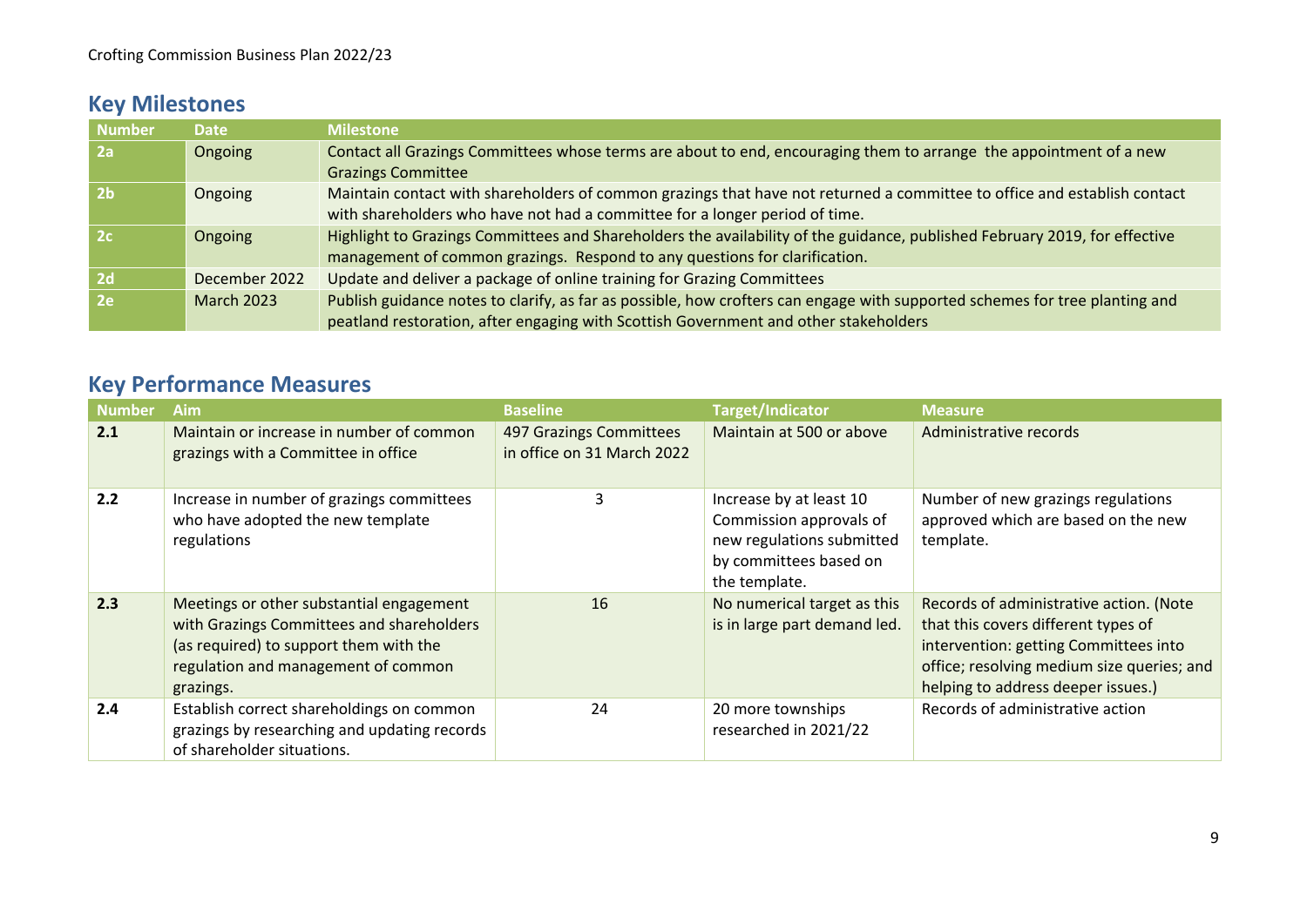#### <span id="page-9-0"></span>**OUTCOME THREE – CROFTING IS REGULATED IN A FAIR, EFFICIENT AND EFFECTIVE WAY**

We are committed to providing a quality and professional service to all our customers, especially those that make regulatory applications to us or who send us applications for registration of their croft, for us to review and forward to the Registers of Scotland. We are committed to fairness in all our decision-making, and we monitor turnaround times for all the different types of process.

We are also committed to continuous improvement of our internal processes, to deliver consistent and fair decision making that is compliant with legislation, and that also delivers value for the public purse. By refining how we deliver our services to customers, we can provide a faster, more consistent and more informative service to our customers, thereby improving customer satisfaction and confidence while simultaneously improving value for money.

#### Narrative

In 2021/22, staff turnover and the ongoing effects of the covid19 pandemic resulted in an increasing backlog of regulatory casework. Recruitment of additional staff to reverse this problem commenced in February 2022, and a key objective for the year 2022/23 will be to process more casework in order to reduce the current backlog and prevent any recurrence.

2021/22 also saw the initial launch of facilities for on-line applications, and more such facilities will be rolled out in 2022/23.

We will also work with Registers of Scotland to reach agreement on any changes that are necessary to improve the way the two organisations handle croft registration work, especially where it interacts with crofting regulation applications.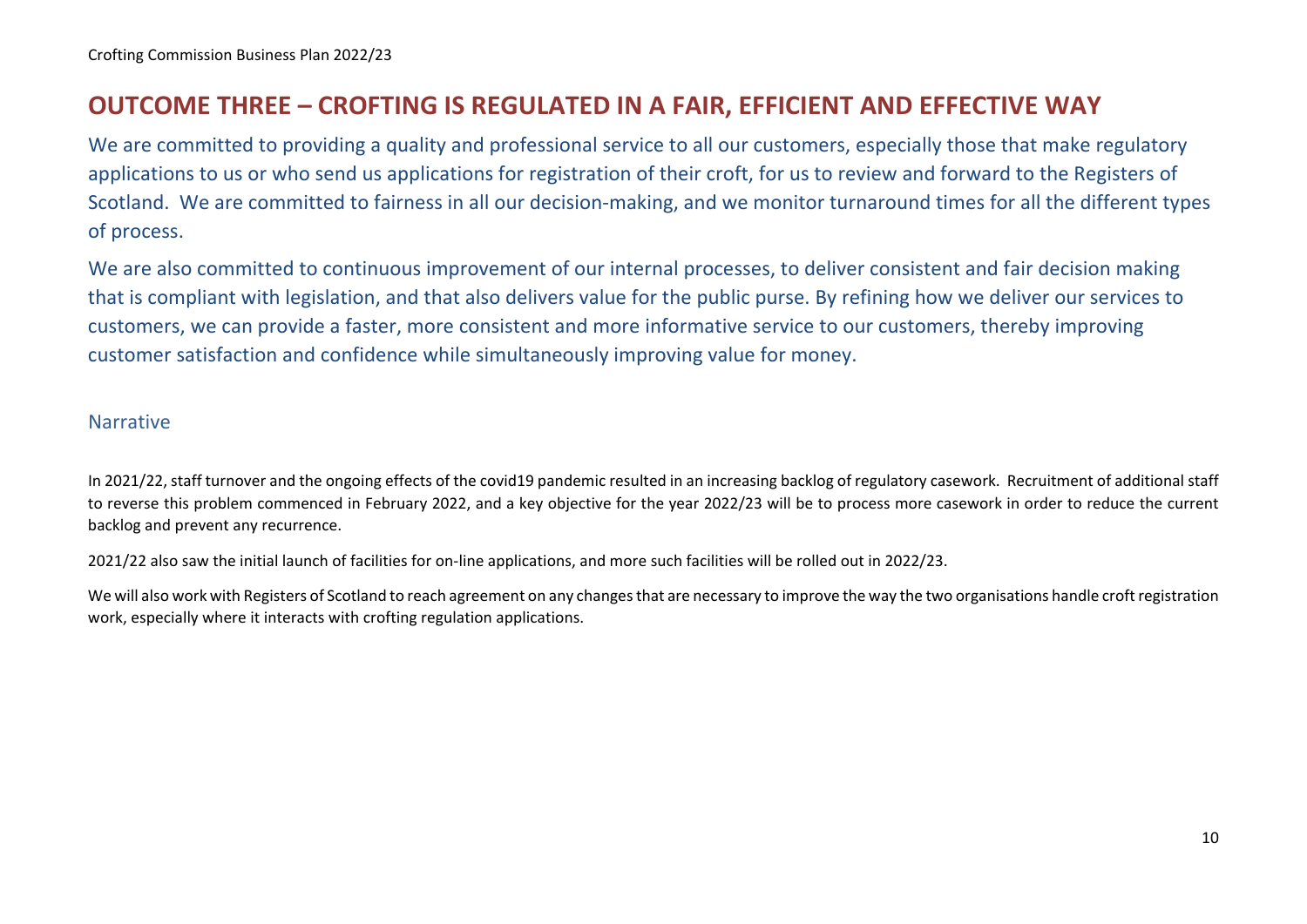| <b>Number</b>  | Date     | <b>Milestone</b>                                                                                  |
|----------------|----------|---------------------------------------------------------------------------------------------------|
| 3a             | Aug 2022 | Next build of the Crofting Information System released and upskilling delivered                   |
| 3 <sub>b</sub> | Aug 2022 | Digital options for the majority of regulatory application types rolled out and fully functioning |
| 3c             | Aug 2022 | Complete the expansion of the regulatory team through additional recruitment                      |
| 3d             | Aug 2022 | Complete suite of governance documents specifying the process for CIS changes                     |

| <b>Number</b> | <b>Aim</b>                                                                                    | <b>Baseline</b>                                                                                                         | <b>Target/Indicator</b>                                                                    | <b>Measure</b>                                                                                                |
|---------------|-----------------------------------------------------------------------------------------------|-------------------------------------------------------------------------------------------------------------------------|--------------------------------------------------------------------------------------------|---------------------------------------------------------------------------------------------------------------|
| 3.1           | Stability or decrease in median turnaround times<br>(registered crofts, Tier 1 approvals)     | Figures for 2021-22:<br>Assignation - 12.9 weeks<br>Decrofting CHSGG - 13.9 weeks<br>Decrofting Part Croft - 25.3 weeks | Clear evidence that<br>turnaround times are<br>falling, by the final<br>quarter of 2022/23 | Time taken from application<br>to notification of decision, for<br>cases where no registration is<br>required |
| 3.2           | Decrease in number of live regulatory cases at a<br>point in time                             | 1087 on 31 March 2022                                                                                                   | Reduce to 850                                                                              | Number of live regulatory<br>cases on 31 March                                                                |
| 3.3           | Number of staff in the regulatory team that are<br>trained in 13 of the key application types | One Casework administrators and<br>7 casework officers March 2022                                                       | Increase to 10 casework<br>administrator and 9<br>casework officers                        | Number of staff that have<br>progressed through the<br>training for at least 13<br>application types          |
| 3.4           | Substantial increase in number of regulatory cases<br>discharged in the year                  | 1517 in 2021/22                                                                                                         | 2000                                                                                       | Total number of approvals and<br>refusals during the year                                                     |
| 3.5           | <b>Customer satisfaction rates</b>                                                            |                                                                                                                         | At least 80% of<br>responses positive                                                      | Proportion of respondents<br>answering 5 or 4 on the 5-<br>point scale for overall<br>satisfaction            |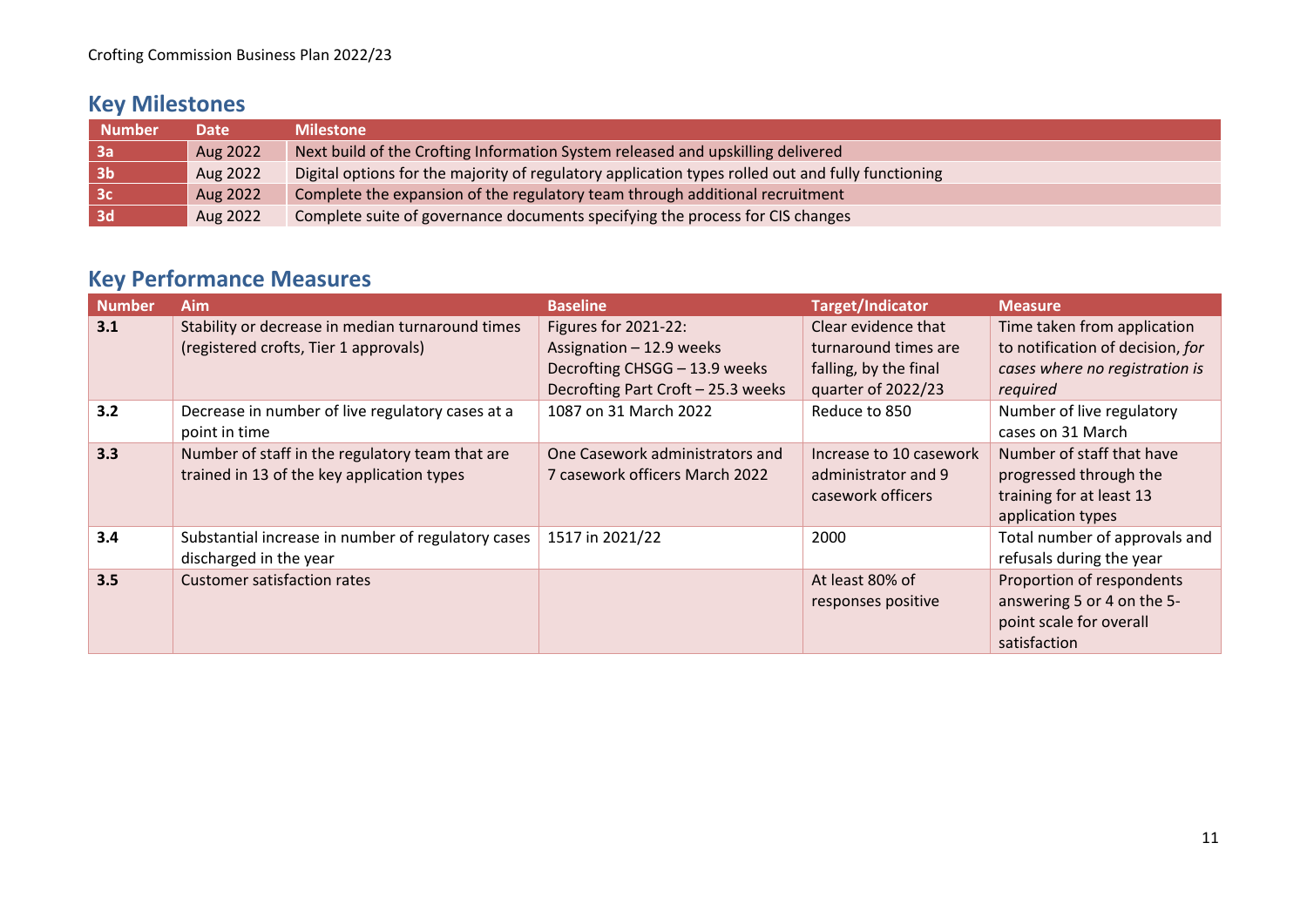# <span id="page-11-0"></span>**OUTCOME FOUR – THE FUTURE OF ACTIVE CROFTING IS SUPPORTED BY WELL-INFORMED ENGAGEMENT WITH STAKEHOLDERS**

The Commission has a responsibility to promote the interests of crofting, and to advise the Scottish Government about crofting issues. We welcome collaborative initiatives with other organisations in order to contribute towards the sustainable development of crofting. We will work in conjunction with the Scottish Government to take forward the actions set out in the Scottish Government's National Development Plan for crofting.

#### Narrative

We welcomed the exciting addition of a development team to the Commission in 2021, following the publication of the Scottish Government's National Development Plan for Crofting. In the coming year we will focus on building up understanding of some of the reasons behind key issues faced by crofting, using our knowledge base and links to organisations and crofters. This will enable us to take steps to address some of these issues. We will work with others to develop and implement strategies for encouraging turnover of crofts, with the aim of making better use of underutilised crofts and meeting some of the considerable demand for them. There will also be close collaboration with other organisations to work together on some of the issues including accessibility of croft land, future support schemes and peatland restoration and management.

We will also renew and refresh our earlier advice to the Scottish Government on desirable changes to crofting legislation, building on the Crofting Law Sump and other analyses, and where necessary bringing them up to date.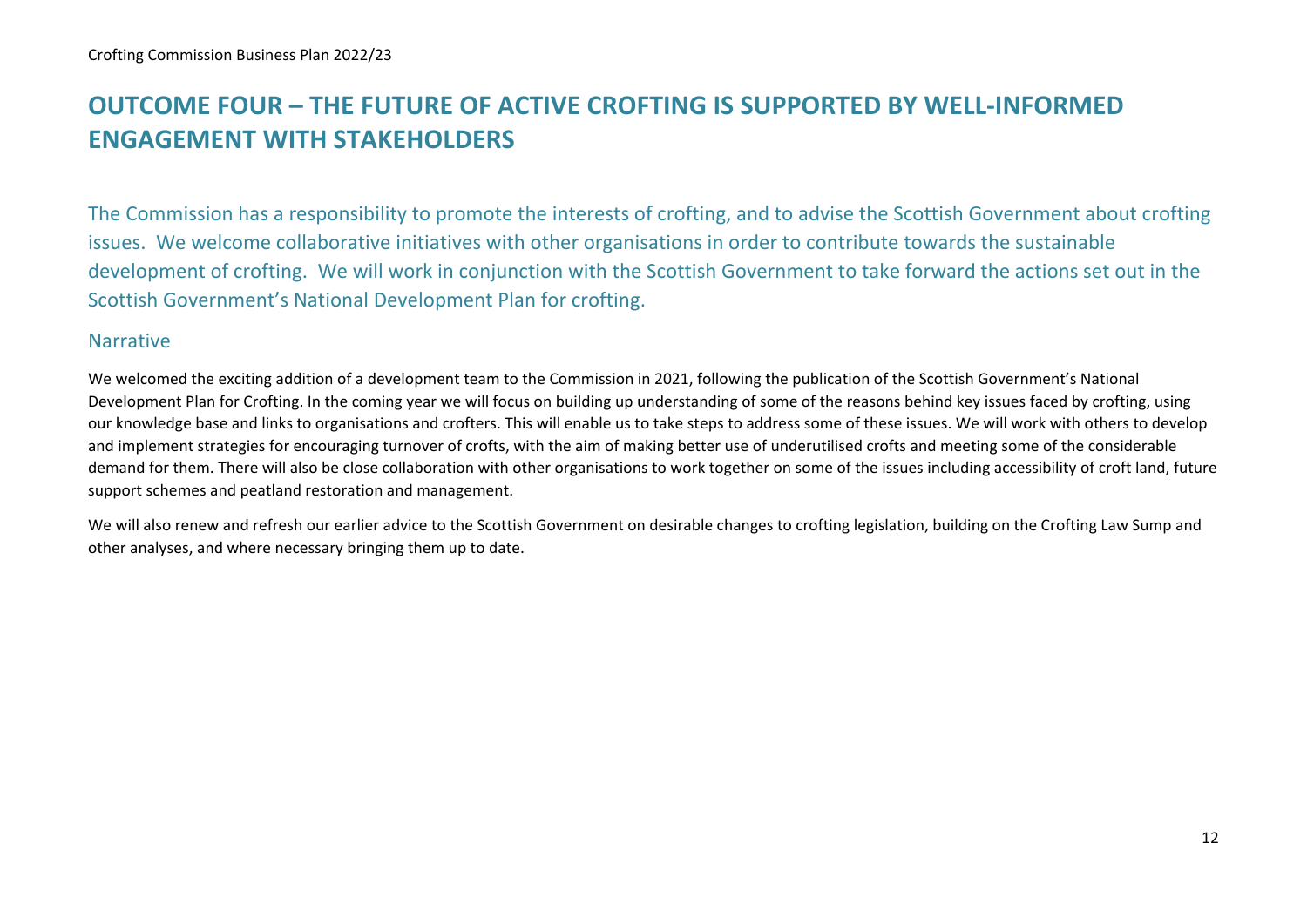| <b>Number</b>  | <b>Date</b>    | <b>Milestone</b>                                                                                                                                                                 |
|----------------|----------------|----------------------------------------------------------------------------------------------------------------------------------------------------------------------------------|
| 4a             | August 2022    | Ensure that the work of the development officers takes account of issues from across the crofting counties and that they are<br>accessible to crofters in all areas.             |
| 4b             | September 2022 | Publish a revised and renewed Commission Policy Plan, reflecting the views of the Board of Commissioners in place after the<br>elections                                         |
| 4 <sub>c</sub> | Ongoing        | Progress the Commission's actions in the National Development Plan for Crofting                                                                                                  |
| 4d             | Sept 2022      | Review the Commission's contribution to discussions with stakeholders and SG on the development of future support systems<br>for crofting, in order to ensure its effectiveness. |
| 4e             | November 2022  | Make representations to the Scottish Government regarding desirable changes to crofting legislation                                                                              |

# **Key Performance Measures**

*There are no Key Performance Measures for this Outcome*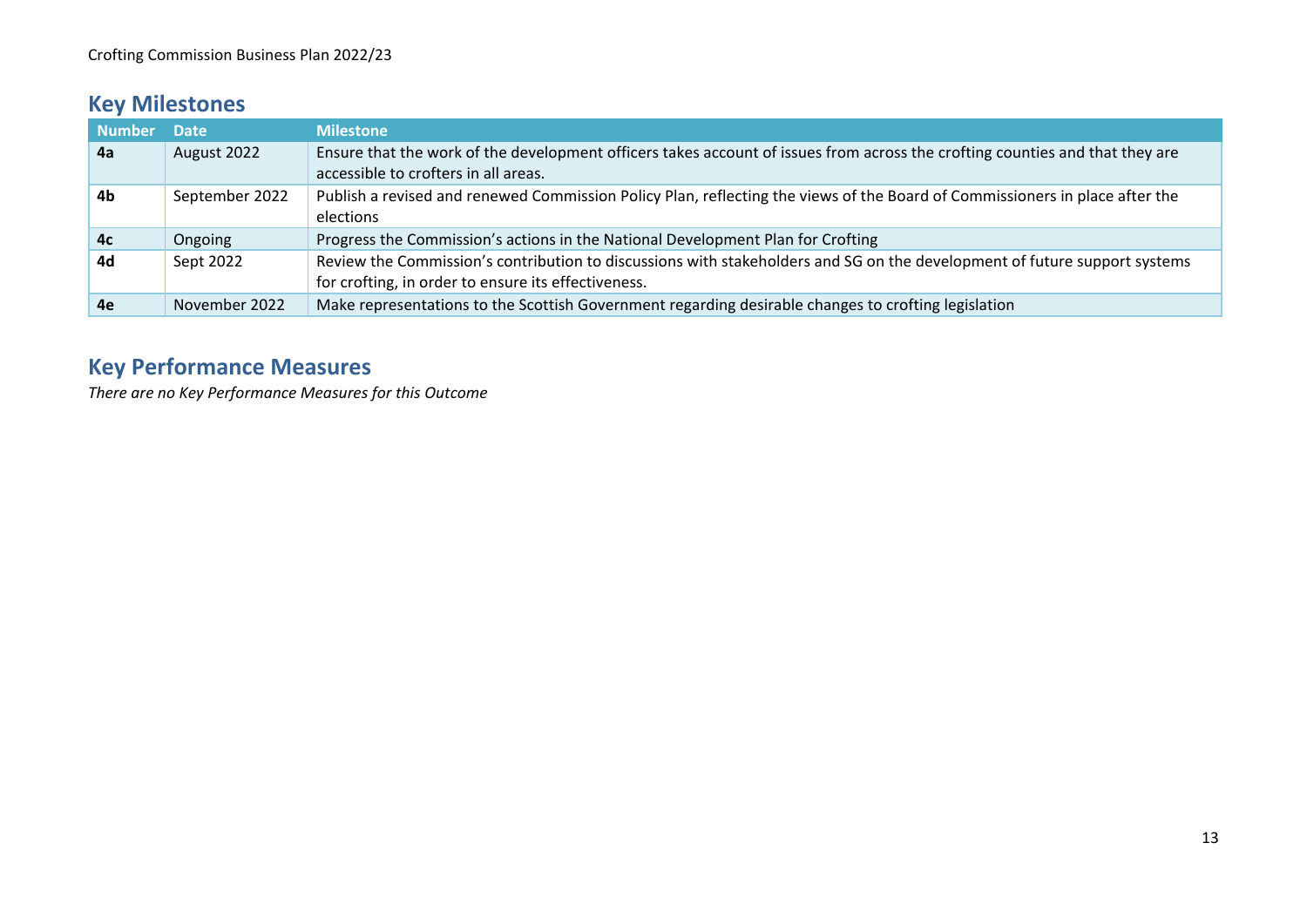# <span id="page-13-0"></span>**OUTCOME FIVE – OUR WORKFORCE HAS THE RIGHT SKILLS AND MOTIVATION TO PERFORM WELL, GOVERNANCE PROCESSES ARE BEST PRACTICE**

By ensuring that our staff and Board Members have appropriate training and continued investment, we can develop a highperforming workforce. We will ensure that our organisation fulfils its legal requirements and contributes to the Scottish Government's broader objectives for Scotland.

#### Narrative

In 2022/23 we will complete any outstanding recommendations from the May 2021 Deloitte report which made recommendations to improve our governance, and over the course of 2022 we will recruit the staffing needed to improve the Commission's capacity and resilience.

As a public body, we will fulfil the legal requirements and strive for best practice in our handling of information, our responsiveness to our customers, and our pursuit of clear communication, efficiency and value for money. In the coming year, we will continue to embed our processes for handing information and records in accordance with the requirements of GDPR and the Data Protection Act.

We will improve our assurance of customer satisfaction by ensuring that we have robust and effective mechanisms in place to resolve and address any complaints from customers. We will continue to respond timeously to all complaints and to learn lessons whenever a complaint is upheld.

We will implement the Workforce Plan we developed in 2019-20 and updated each year, seeking to improve the training, engagement and job satisfaction of our staff. A particular priority in the coming year will be a policy on the location of our workforce.

Just as crofting contributes to environmentally sustainable food production and the protection of biodiversity, we as its regulator will continue to monitor our corporate carbon emissions and to implement measures to reduce them. In 2020/21 and 2021/22, the Commission radically reduced its business travel because of the pandemic, and we are committed to retaining greater use of telecommunications, such as remote meetings for regulatory casework decisions, even when normal travel is again permitted. Our KPI measure runs one year behind, so during 2022/23 we will report on the emissions from our business travel in 2021/22 – which is expected to be very low because of the effects of the pandemic.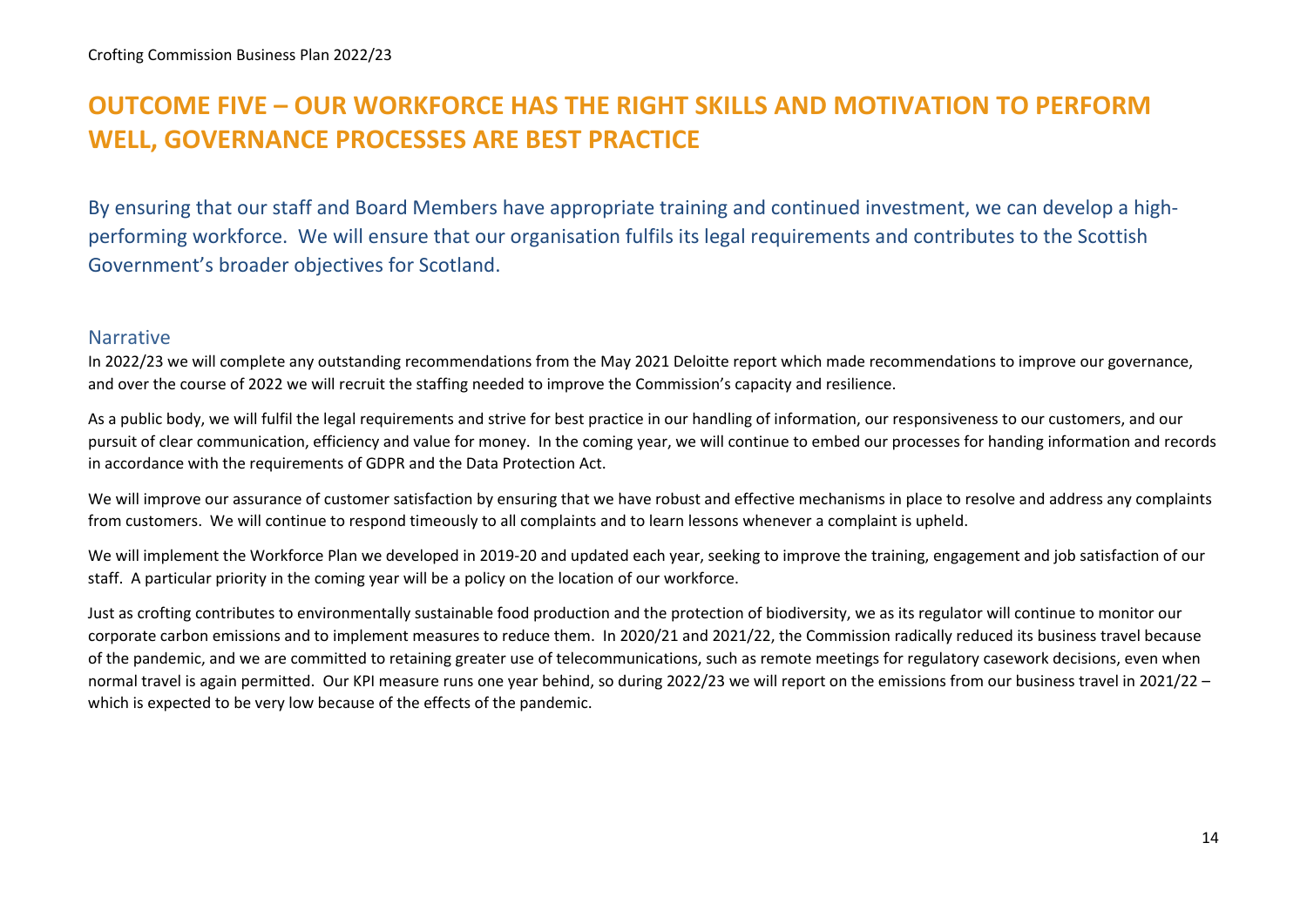| Number    | <b>Date</b>   | <b>Milestone</b>                                                                                                                                                                                       |
|-----------|---------------|--------------------------------------------------------------------------------------------------------------------------------------------------------------------------------------------------------|
| 5a        | August 2022   | Implement automated retention schedule procedures within revised CIS                                                                                                                                   |
| <b>5b</b> | August 2022   | To provide structured training for Commissioners and SMT, especially those who join the Commission in Spring 2022, to enshrine<br>the principles of On-Board training in the working of the Commission |
| <b>5c</b> | December 2022 | To clarify how the Commission will manage its historic information in line with data protection legislation, and take forward its<br>implementation                                                    |
| <b>5d</b> | Jan 2023      | Implement hybrid working for Crofting Commission staff, in a way which permits recruitment of more staff who are dispersed<br>across the crofting counties                                             |

| <b>Number</b> | <b>Aim</b>                                           | <b>Baseline</b>                                       | Target/Indicator            | <b>Measure</b>                                                           |
|---------------|------------------------------------------------------|-------------------------------------------------------|-----------------------------|--------------------------------------------------------------------------|
| 5.1           | Increase in Employee engagement Index                | 62% in October 2021                                   | Increase to 64%             | SG people survey                                                         |
| 5.2           | Corporate carbon emissions                           | 0.3 tCO2e in 2020/21<br>(much reduced by<br>pandemic) | Below 5 tCO2e in<br>2021/22 | Emissions from business travel by staff and<br>Commissioners             |
| 5.3           | Redeploy efficiency savings within £3.9m core budget |                                                       | 3%                          | Funding redeployed as a result of efficiencies<br>in existing operations |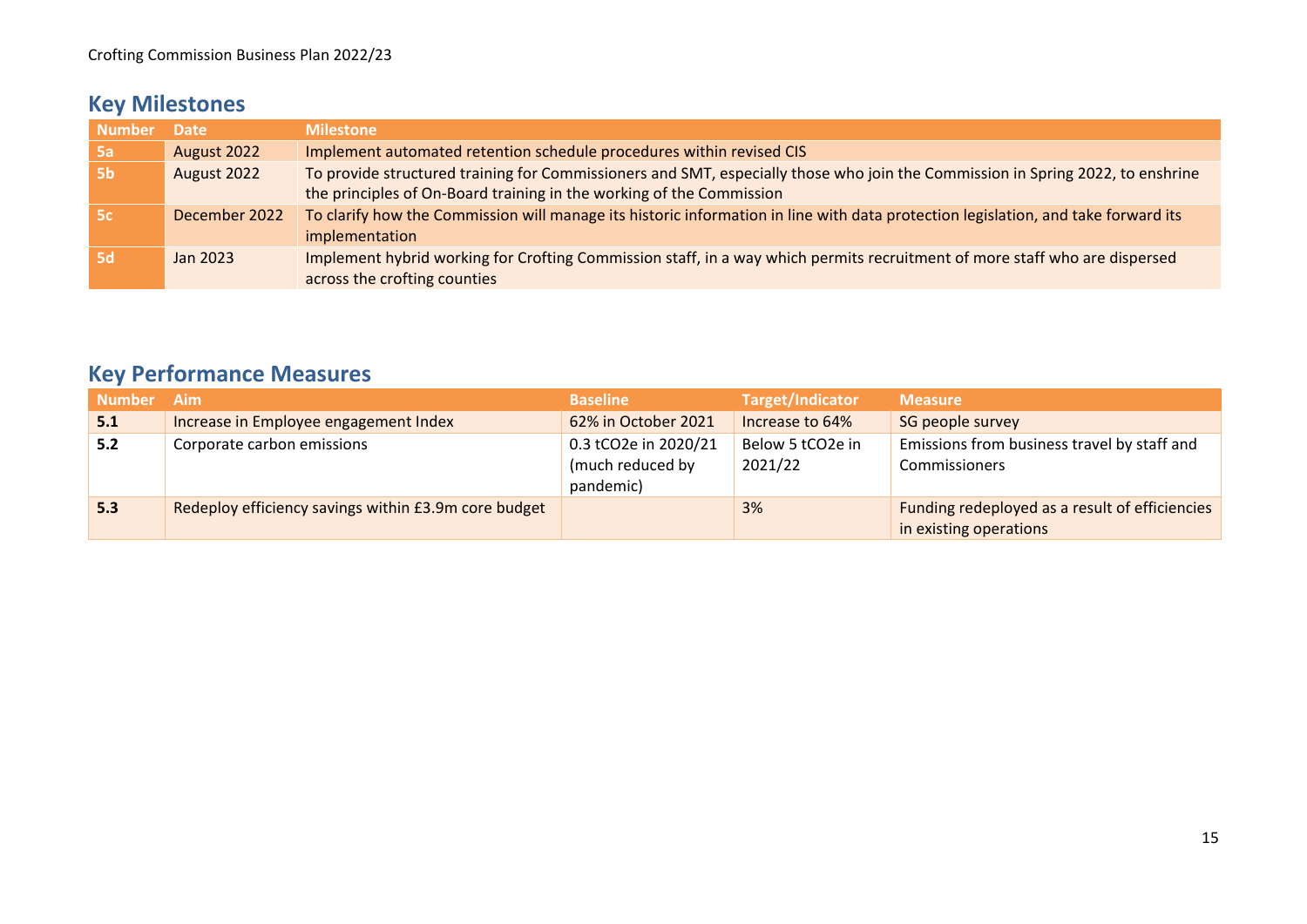# <span id="page-15-0"></span>MEASURING SUCCESS

In our Corporate Plan 2019-22 we identified a set of high level performance indicators which are reflected in this Business Plan as shown:

| <b>High Level Indicator</b>                                    | <b>Objective</b>  | 2022/23 Business Plan |
|----------------------------------------------------------------|-------------------|-----------------------|
| <b>Number of vacant crofts let</b>                             | Increasing        | 1.1                   |
| Number of breaches of duty, resolved through Commission action | Increasing        | 1.2, 1.3, 1.4, 1.6    |
| Number of regulated grazings with committee in office          | Increasing        | 2.1                   |
| <b>Regulatory application turnaround times</b>                 | <b>Decreasing</b> | 3.1                   |
| <b>Customer satisfaction rates</b>                             | Increasing        | 3.5                   |
| <b>Staff engagement rating</b>                                 | Increasing        | 5.1                   |
| <b>Corporate carbon emissions</b>                              | <b>Decreasing</b> | 5.2                   |

#### <span id="page-15-1"></span>NATIONAL OUTCOMES

The outcomes of our Corporate Plan are aligned with those of others in the public sector to bring about delivery of the Scottish Government's National Outcomes contained in the new National Performance Framework. We believe that we contribute to 4 of the National Outcomes:

- We value, enjoy, protect and enhance our environment.
- We live in communities that are inclusive, empowered, resilient and safe.
- We have a globally competitive, entrepreneurial, inclusive and sustainable economy.
- We respect, protect and fulfil human rights and live free from discrimination.

A summary of how we have contributed to each National Outcome is included in our Annual Report each year.